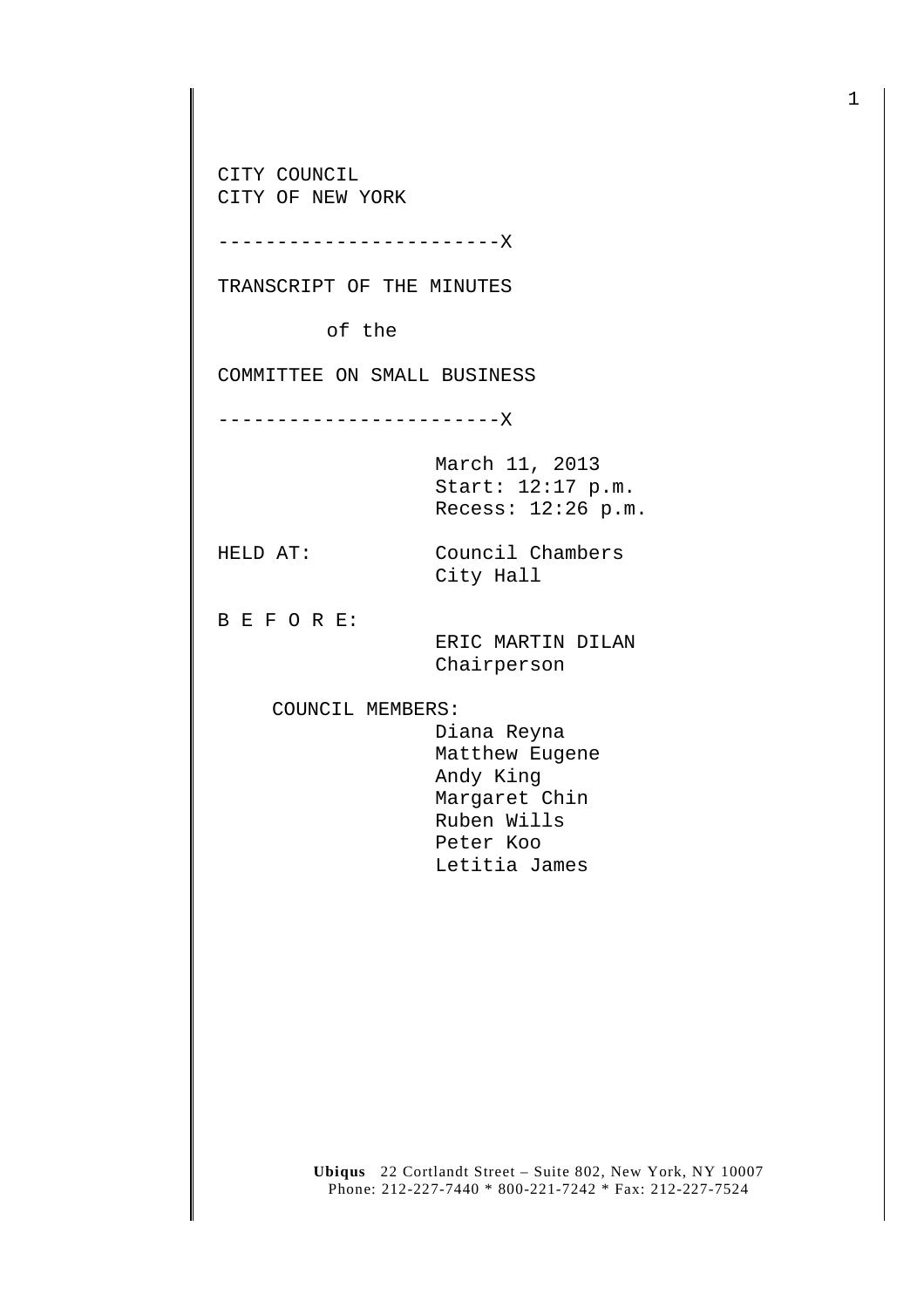## A P P E A R A N C E S (CONTINUED)

Diana Reyna Chairperson Small Business

Rafael Perez Position Organization

Matthew Eugene Council Member Veterans

Andy King Council Member Organization

Margaret Chin Council Member Lower Manhattan Redevelopment

Ruben Wills Council Member Organization

Peter Koo Council Member Organization

Letitia James Council Member Sanitation & Solid Waste Management

Kevin Pin Committee Clerk Organization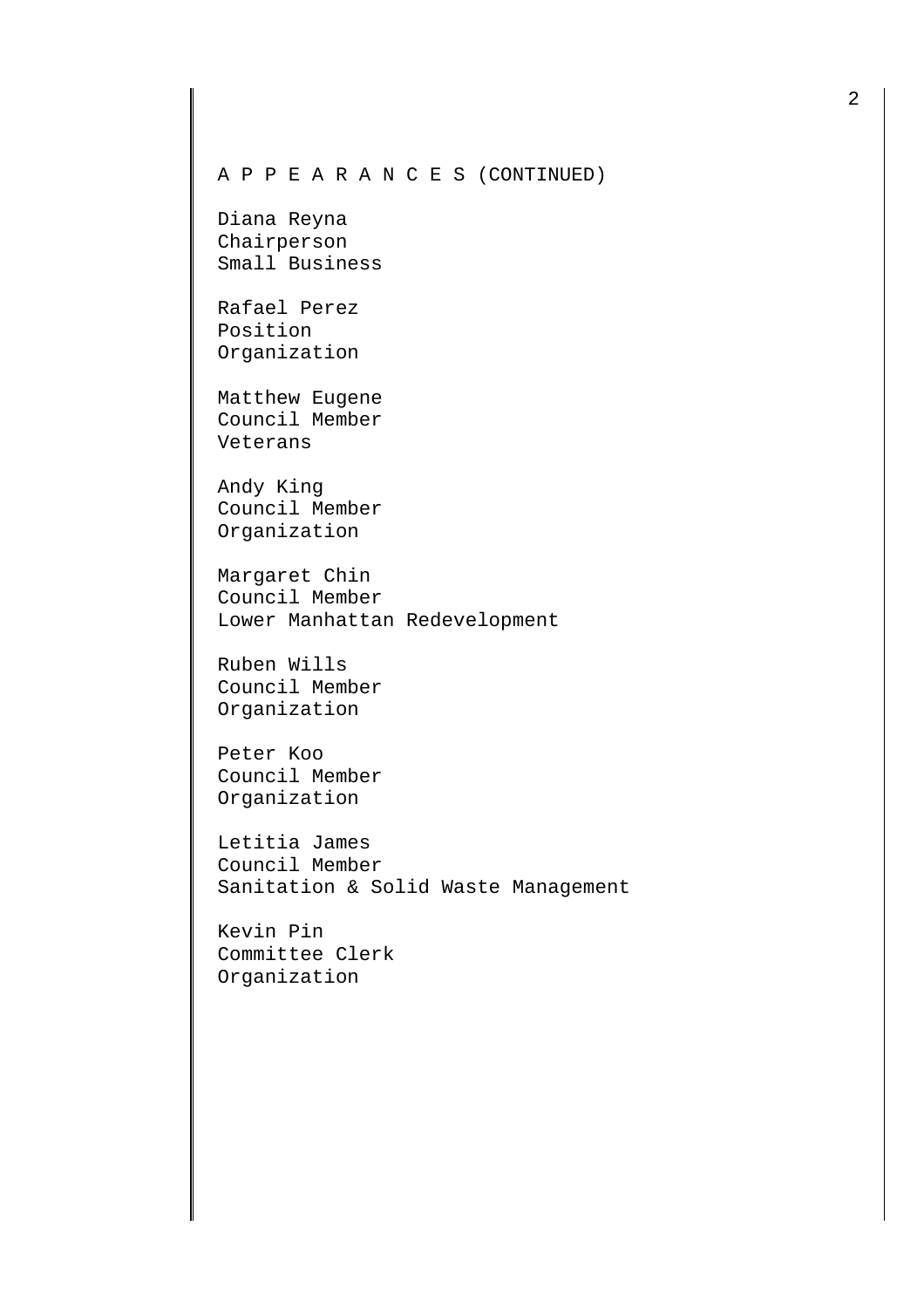| 1  | 3<br>COMMITTEE ON SMALL BUSINESS                                 |
|----|------------------------------------------------------------------|
| 2  | RAFAEL PEREZ: For the Committee on                               |
| 3  | Small Business, today's date is March 11, 2013.                  |
| 4  | The meeting is being recorded by Rafael Perez                    |
| 5  | [phonetic].                                                      |
| 6  | CHAIRPERSON REYNA: Good morning.                                 |
| 7  | This is the Committee on Small Businesses. Today                 |
| 8  | is March 11 <sup>th</sup> , and we're happy to have this hearing |
| 9  | on a pre-considered introduction for relief for                  |
| 10 | Hurricane Sandy victims, small businesses that are               |
| 11 | trying their very hardest and best to get back                   |
| 12 | into our economy, rebuilding during this recovery                |
| 13 | effort. I'd like to take this opportunity to                     |
| 14 | thank my co-sponsor, Council Member Chin, who, in                |
| 15 | conjunction with the Mayor's office, had brought                 |
| 16 | this bill with me to be able to have it pre-                     |
| 17 | considered. It has been on the fast track ever                   |
| 18 | since. Today, in passing this bill, as we vote                   |
| 19 | for it, this will allow business owners to apply                 |
| 20 | for waivers for certain fees for permits,                        |
| 21 | licenses, and inspections they might have incurred               |
| 22 | in the course of rebuilding. While these fees may                |
| 23 | be significantly less than the cost of the                       |
| 24 | renovations themselves, they can add up to                       |
| 25 | hundreds, and even thousands of dollars. This                    |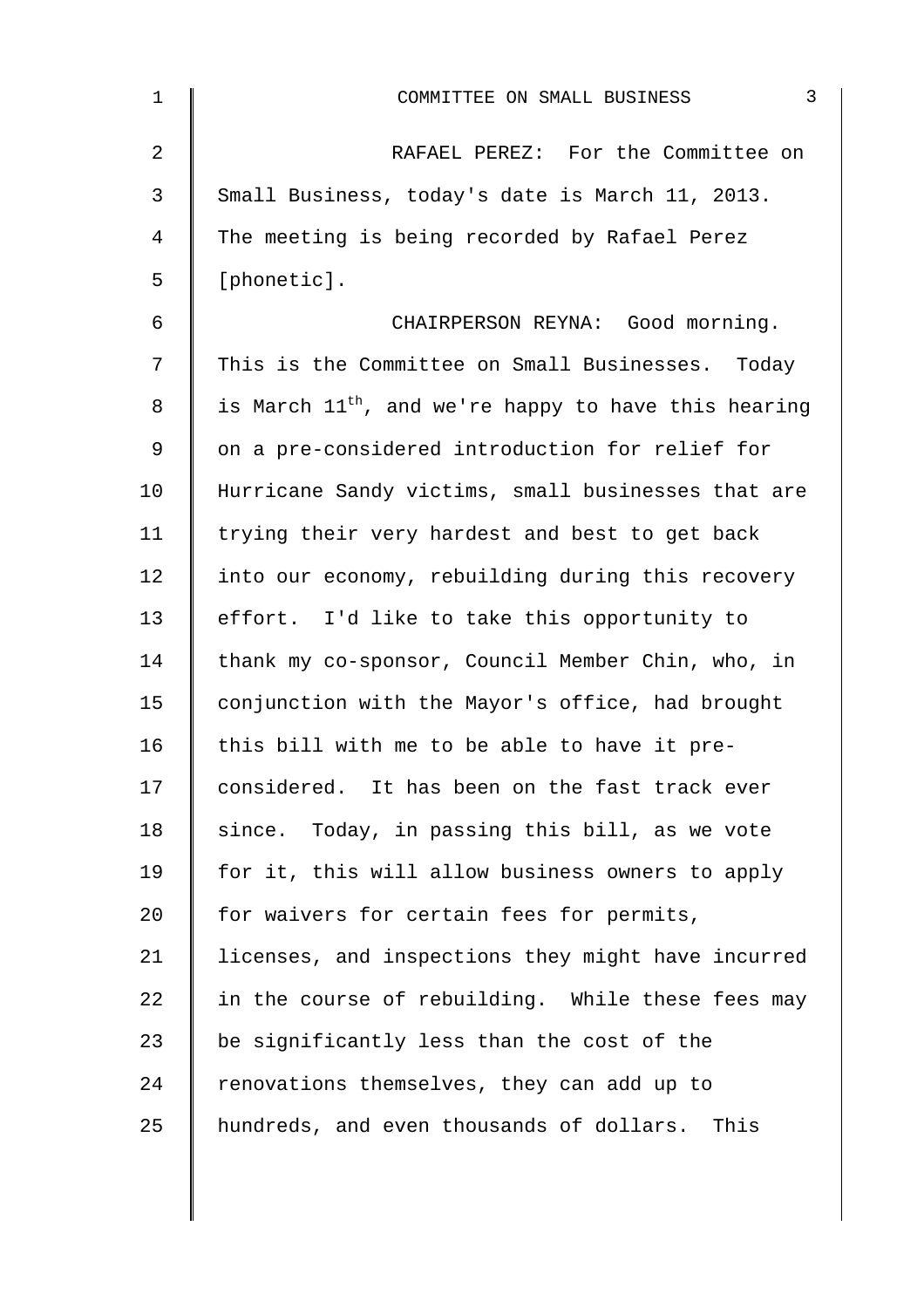| $\mathbf{1}$   | 4<br>COMMITTEE ON SMALL BUSINESS                   |
|----------------|----------------------------------------------------|
| $\overline{2}$ | bill would not waive the regulatory requirements   |
| 3              | that exist to protect public safety and consumers, |
| 4              | but it will reduce the financial burden we place   |
| 5              | on entrepreneurs who are putting everything they   |
| 6              | have to restoring this city to what it was before  |
| 7              | Hurricane Sandy hit. I would like to especially    |
| 8              | thank the Mayor's office of Tucumbo Chabawale      |
| 9              | [phonetic], the administration's Chief Business    |
| 10             | Operations Officer, for his effort in making sure  |
| 11             | that we negotiated a bill that makes most sense    |
| 12             | and be able to gather what would be most           |
| 13             | beneficial to the small business community. I      |
| 14             | would also like to acknowledge the members of the  |
| 15             | Committee who are present here today, Dr. Matthew  |
| 16             | Eugene, Council Member Andy King, Council Member   |
| 17             | Margaret Chin, and to my right, I have Council     |
| 18             | Member Ruben Wills and Council Member Peter Koo,   |
| 19             | and I'd like to just truly thank the staff of this |
| 20             | committee, Jeffrey Compana [phonetic], I always    |
| 21             | Latino-ize him, the Council to this committee, and |
| 22             | Faith Corbett, our Policy Analyst, and their       |
| 23             | director, Tearza Nasar [phonetic], without whom we |
| 24             | would not be able to get this far so quickly, and  |
| 25             | so we understand the dire need our small           |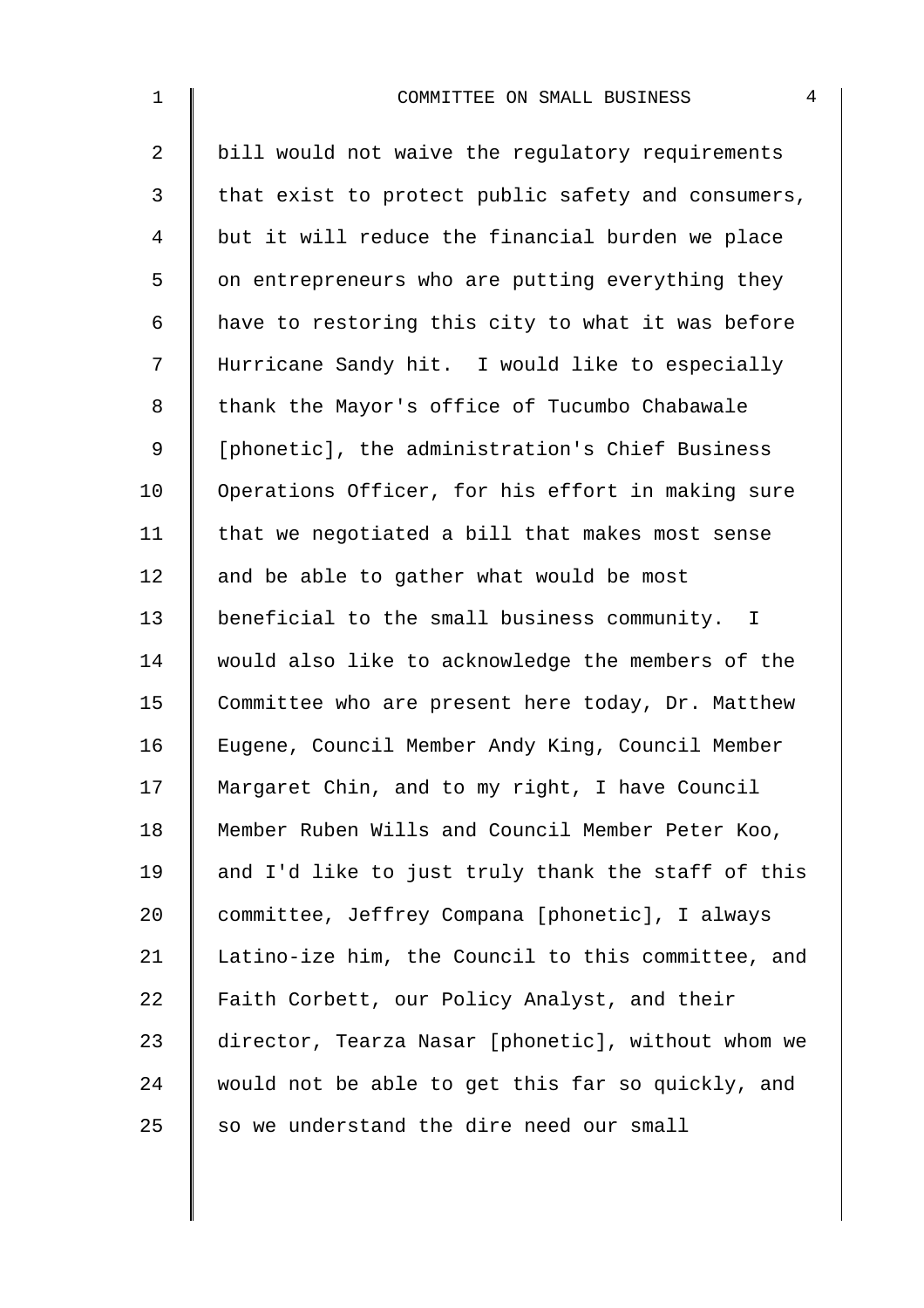| $\mathbf 1$    | 5<br>COMMITTEE ON SMALL BUSINESS                     |
|----------------|------------------------------------------------------|
| $\overline{a}$ | businesses have in order to see better days ahead    |
| 3              | of them, and I wanted to just take this              |
| 4              | opportunity to give Council Member Chin a moment     |
| 5              | to express her appreciation as well.                 |
| 6              | COUNCIL MEMBER CHIN: Thank you,                      |
| 7              | Chairwoman. I'm glad to be here today to vote in     |
| 8              | favor of the pre-considered intro that will codify   |
| 9              | the Mayor's executive order to waive fees relating   |
| 10             | to various permits, inspection, and applications     |
| 11             | for businesses recovering from damage caused by      |
| 12             | Hurricane Sandy. I would like to thank Council       |
| 13             | Member Reyna for co-sponsoring this bill, and all    |
| 14             | the legislative staff who worked on this             |
| 15             | legislation, Tearza Nasar and Jeff Compana and       |
| 16             | Faith Corbett. This legislation is especially        |
| 17             | meaningful to small business in areas of my          |
| 18             | district, like the South Street Seaport, who saw     |
| 19             | their properties completely flooded and destroyed    |
| 20             | by Hurricane Sandy. These businesses are             |
| 21             | rebuilding from the ground up, and to the tune of    |
| 22             | hundreds of thousands of dollars. I'm                |
| 23             | particularly pleased that this legislation extends   |
| 24             | the fee waiver to businesses that had to relocate    |
| 25             | locally, or share space with their neighbors.<br>The |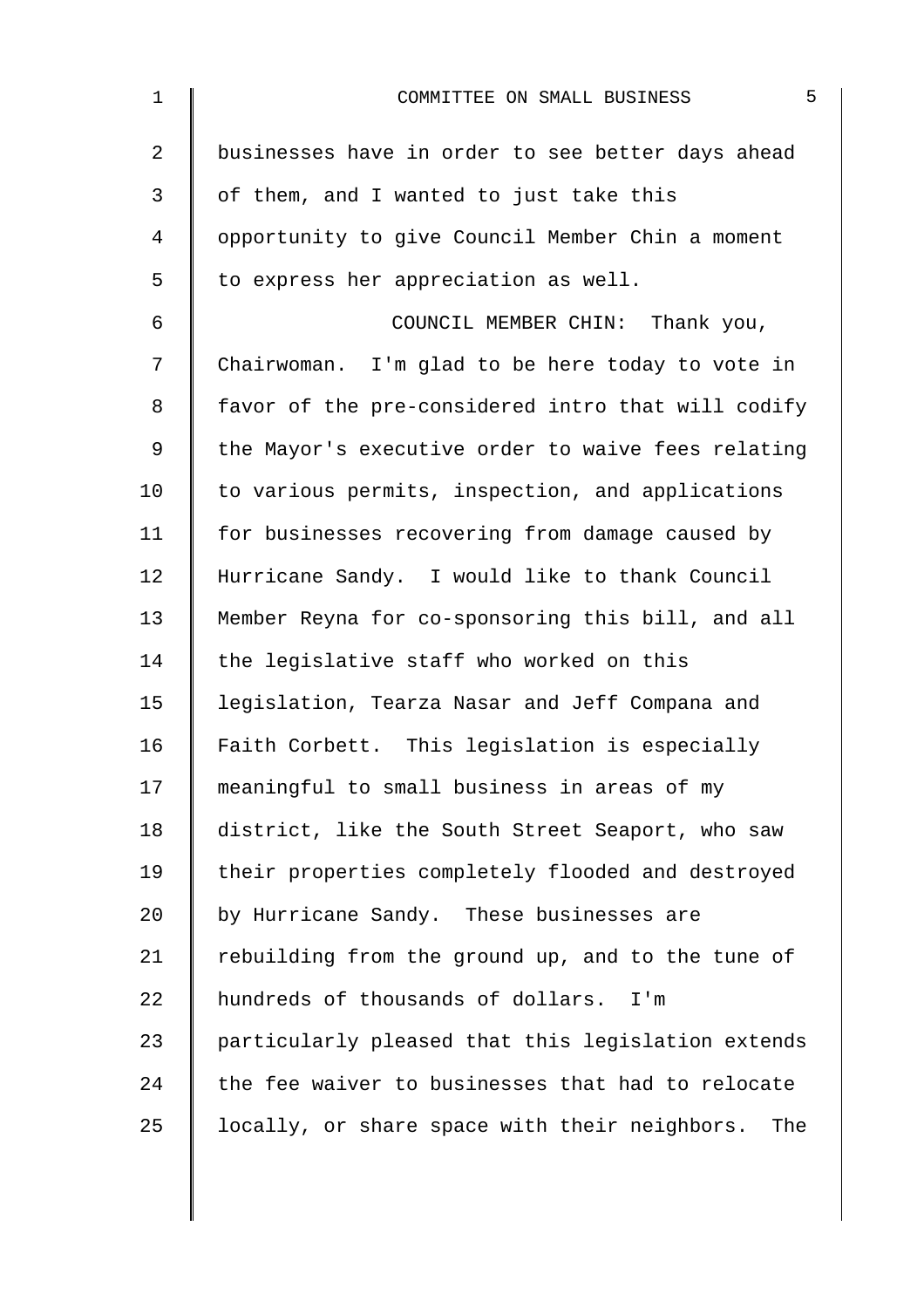| $\mathbf{1}$   | 6<br>COMMITTEE ON SMALL BUSINESS                   |
|----------------|----------------------------------------------------|
| $\overline{a}$ | drive to reopen and rebuild that these small       |
| 3              | business owners have demonstrated, despite not     |
| 4              | having a storefront to operate out of, deserve to  |
| 5              | be rewarded. For example, in my district, the      |
| 6              | Salty Paw, a pet grooming business at the seaport, |
| 7              | is currently out of a nearby vet office until      |
| 8              | their storefront is habitable again. Likewise, -   |
| 9              | - , a sushi restaurant on - - , have made a deal   |
| 10             | with a nearby café, to use their kitchen to fill   |
| 11             | out take-out orders in the evening. Businesses     |
| 12             | like this, who have remained in the neighborhood,  |
| 13             | but cannot operate out of their original           |
| 14             | storefront, have been excluded from almost all     |
| 15             | grants and loan programs post-Sandy. I believe     |
| 16             | that the provision included in this legislation    |
| 17             | that extends fee waivers to businesses that have   |
| 18             | relocated, is essential to ensuring that all of    |
| 19             | our small businesses can rebuild and prosper, so I |
| 20             | thank you, and I urge all my colleagues to vote    |
| 21             | yes on this legislation. Thank you.                |
| 22             | CHAIRPERSON REYNA: At this moment,                 |
| 23             | I'd like to ask my colleagues if anyone from the   |
| 24             | committee has any further comments? No? Okay,      |
| 25             | yes? Council Member King?                          |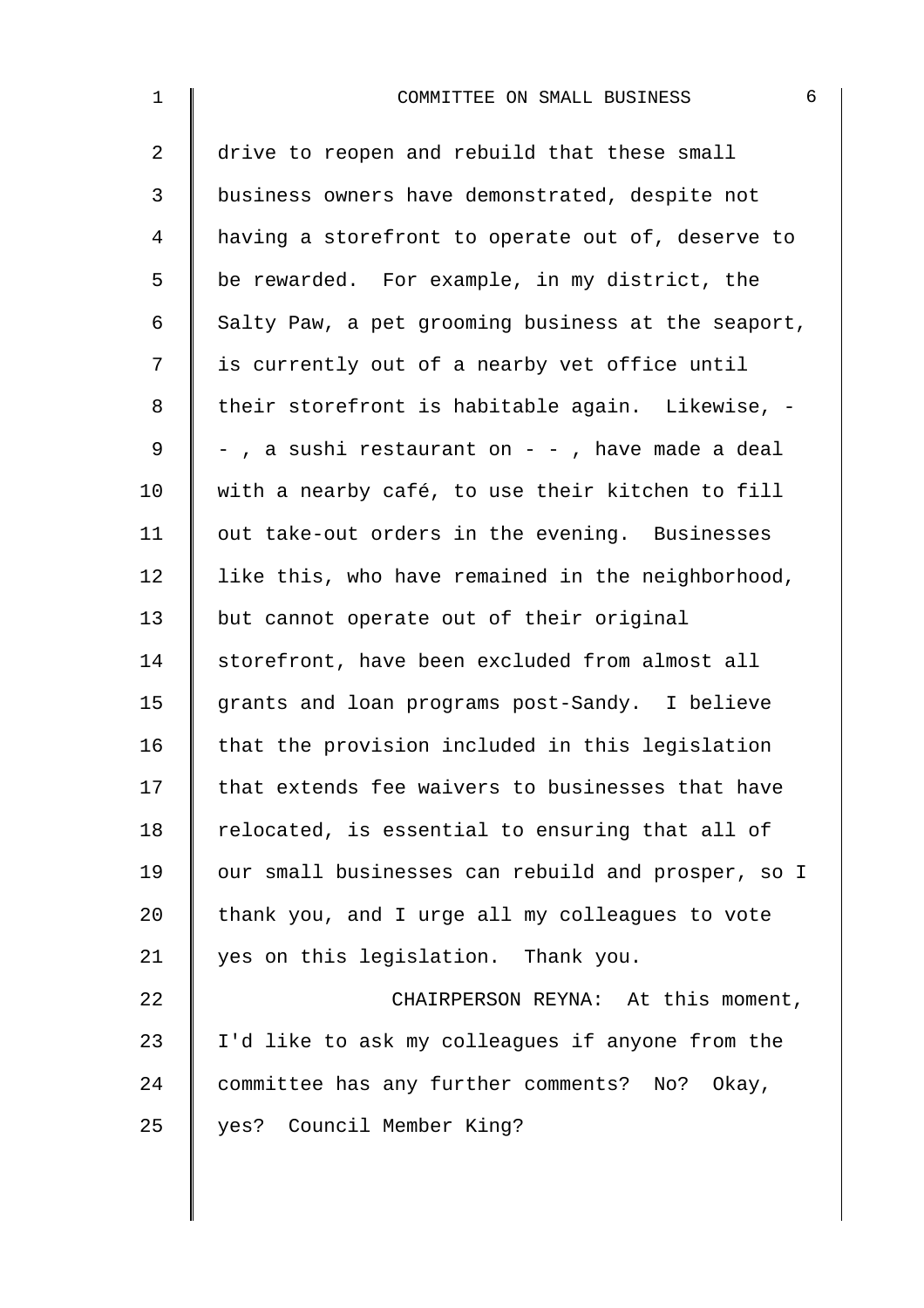| $\mathbf{1}$   | 7<br>COMMITTEE ON SMALL BUSINESS                     |
|----------------|------------------------------------------------------|
| $\overline{2}$ | COUNCIL MEMBER KING: Thank you,                      |
| 3              | Madam Chair, and I just want to give thanks and      |
| 4              | kudos to you and Council Member Chin and the         |
| 5              | Mayor's office for making sure that we're able to    |
| 6              | get this passed and push as fast as possible for     |
| 7              | the people of New York. Today, this signifies        |
| 8              | that we put the people first to actually get some    |
| 9              | things done in an orderly time, what we got hired    |
| 10             | to do, so thank you again, and I will be voting on   |
| 11             | it today.                                            |
| 12             | CHAIRPERSON REYNA: Council Member                    |
| 13             | Eugene?                                              |
| 14             | COUNCIL MEMBER EUGENE: Thank you                     |
| 15             | very much. Let me first and foremost commend and     |
| 16             | congratulate also Madam Chair, and also Council      |
| 17             | Member Chin and all of my colleagues who work        |
| 18             | hard, and also do work hard to make this decision    |
| 19             | possible, the one we are going to pass this          |
| 20             | morning. We all know that the small businesses,      |
| 21             | they are the backbone of the economy. They are so    |
| 22             | important to the economy of the United States.<br>It |
| 23             | is very important, in this moment of difficulty,     |
| 24             | that we, from the City of New York, we do            |
| 25             | everything possible to help them overcome this       |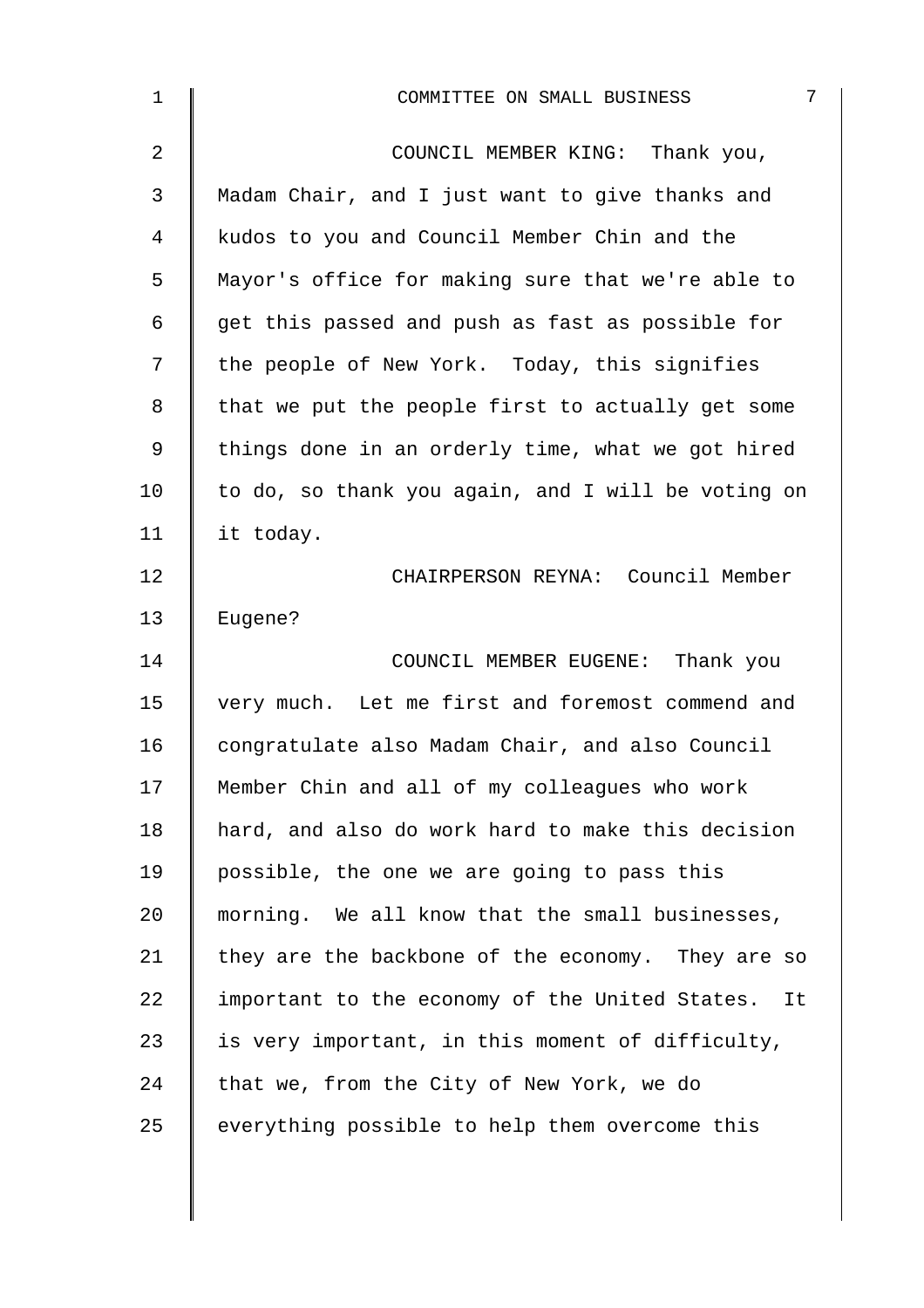| $\mathbf 1$ | 8<br>COMMITTEE ON SMALL BUSINESS                         |
|-------------|----------------------------------------------------------|
| 2           | very difficult moment. It is good for New York,          |
| 3           | good for the economy, good for the United States.        |
| 4           | I think this is the right thing to do. I commend         |
| 5           | you for that, and I will vote yes.                       |
| 6           | CHAIRPERSON REYNA: Thank you so                          |
| 7           | much. I just want to, before we move on to a             |
| 8           | vote, I want to share the additional ancillary           |
| 9           | success of our Hurricane Sandy--in relationship to       |
| 10          | small businesses, that has come out of this              |
| 11          | hearing that we had previous to today's date, we         |
| 12          | have been joined by Council Member James. The            |
| 13          | City Council, in conjunction with the Department         |
| 14          | of Small Business Services and New York State            |
| 15          | Department of Financial Services will co-host            |
| 16          | insurance seminars for small business owner in           |
| 17          | every business recovery zone in the city, so I           |
| 18          | urge every small business who is interested to           |
| 19          | attend. The Department of Financial Services,            |
| 20          | Insurance Mobile, will be in the Seaport area next       |
| 21          | Tuesday, March $12^{th}$ , from 9:00 A. M. to 5:00 P. M. |
| 22          | Again, that's March $12^{th}$ , from 9:00 A. M. to 5:00  |
| 23          | P. M. They will be in front of the old Fulton            |
| 24          | Market stalls on South Street, between Fulton and        |
| 25          | Beakman, so I encourage everyone who has insurance       |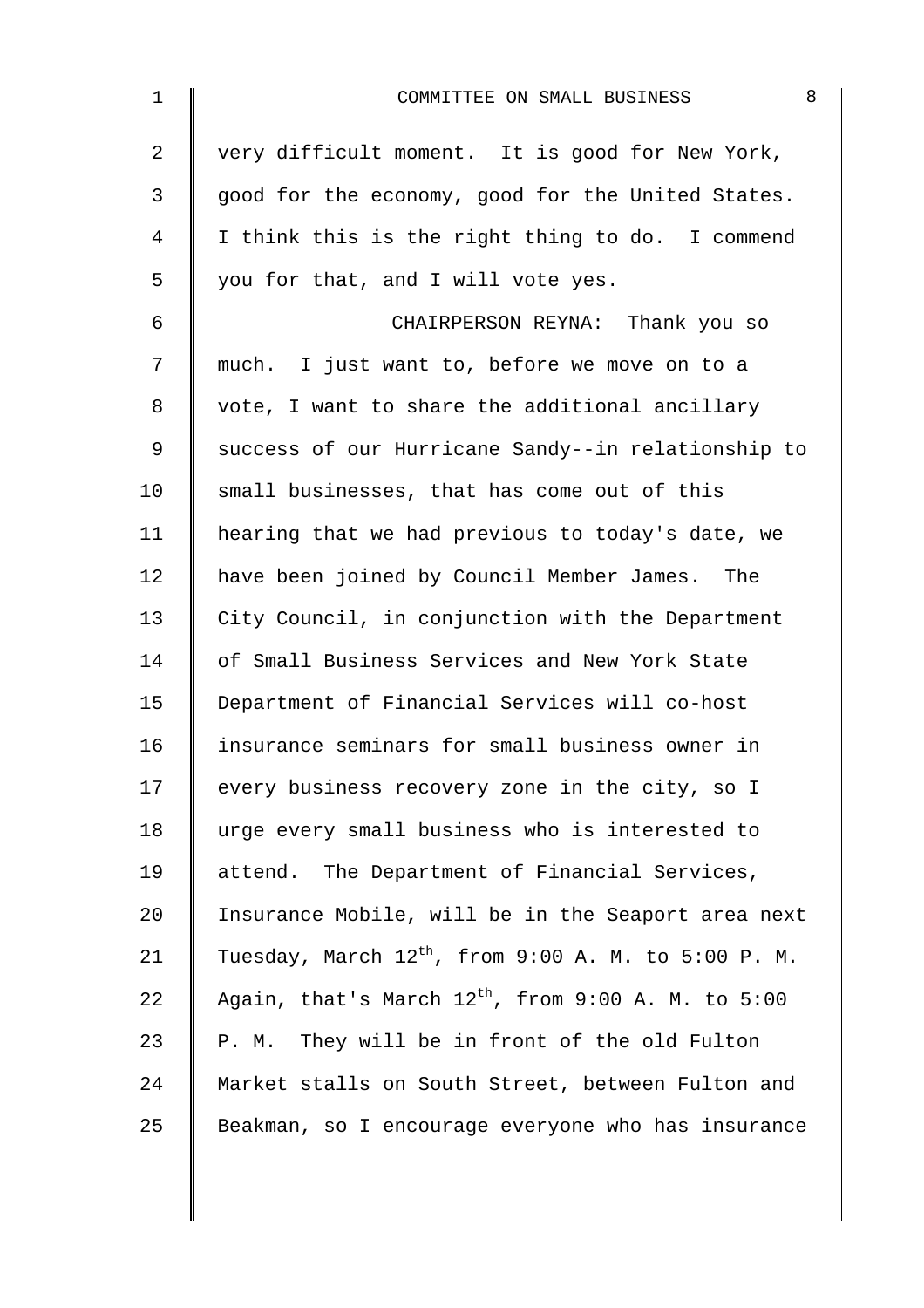| 1  | 9<br>COMMITTEE ON SMALL BUSINESS                          |
|----|-----------------------------------------------------------|
| 2  | issues, as a small business, to go and attend             |
| 3  | March $12^{th}$ , Tuesday, from 9:00 A. M. to 5:00 P. M., |
| 4  | in the Fulton Market Stalls on South Street.              |
| 5  | Without further ado, I'd like to call a vote.             |
| 6  | KEVIN PIN: Kevin Pin, Committee                           |
| 7  | Clerk, roll calling the Committee on Small                |
| 8  | Business. Council Member Reyna?                           |
| 9  | CHAIRPERSON REYNA: I vote aye, and                        |
| 10 | I'd like to also thank Amy Stokes, who watched            |
| 11 | over making sure that our fiscal impact statement         |
| 12 | was here in time, thank you.                              |
| 13 | KEVIN PIN: James?                                         |
| 14 | COUNCIL MEMBER JAMES: Aye.                                |
| 15 | KEVIN PIN: Eugene?                                        |
| 16 | COUNCIL MEMBER EUGENE: Aye.                               |
| 17 | KEVIN PIN: Chin?                                          |
| 18 | COUNCIL MEMBER CHIN: Aye.                                 |
| 19 | KEVIN PIN: KOO?                                           |
| 20 | COUNCIL MEMBER KOO: Aye.                                  |
| 21 | KEVIN PIN: Wills?                                         |
| 22 | COUNCIL MEMBER WILLS: Yes, can I                          |
| 23 | take a quick second to explain my vote?                   |
| 24 | CHAIRPERSON REYNA: Absolutely.                            |
| 25 | COUNCIL MEMBER WILLS: Madam Chair,                        |
|    |                                                           |
|    |                                                           |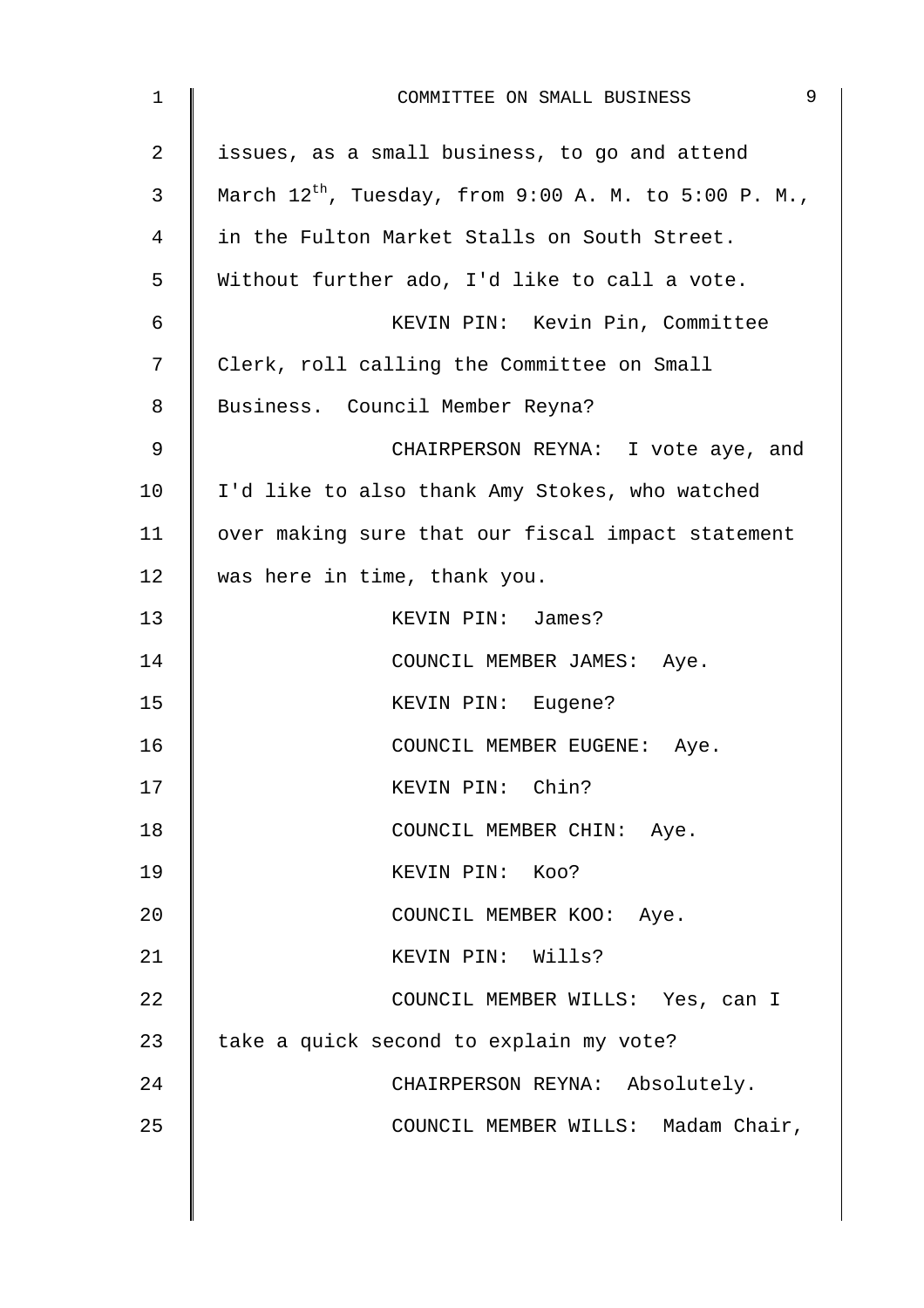| 1  | 10<br>COMMITTEE ON SMALL BUSINESS                  |
|----|----------------------------------------------------|
| 2  | you and Council Member Chin have done a tremendous |
| 3  | job on this bill. Your leadership is more than     |
| 4  | noteworthy. In the last hearing, I had some        |
| 5  | apprehensions and elements I thought may have left |
| 6  | out a few small business issues, but through your  |
| 7  | line of questioning and responses given, I am now  |
| 8  | proud to vote aye on this bill. Thank you.         |
| 9  | KEVIN PIN: King?                                   |
| 10 | COUNCIL MEMBER KING: Aye.                          |
| 11 | KEVIN PIN: By a vote of seven in                   |
| 12 | the affirmative, zero in the negative, and no      |
| 13 | abstention, the item has been adopted. Members,    |
| 14 | please sign the committee report.                  |
| 15 | CHAIRPERSON REYNA: This hearing is                 |
| 16 | adjourned.                                         |
|    |                                                    |
|    |                                                    |
|    |                                                    |
|    |                                                    |
|    |                                                    |
|    |                                                    |
|    |                                                    |
|    |                                                    |
|    |                                                    |
|    |                                                    |
|    |                                                    |